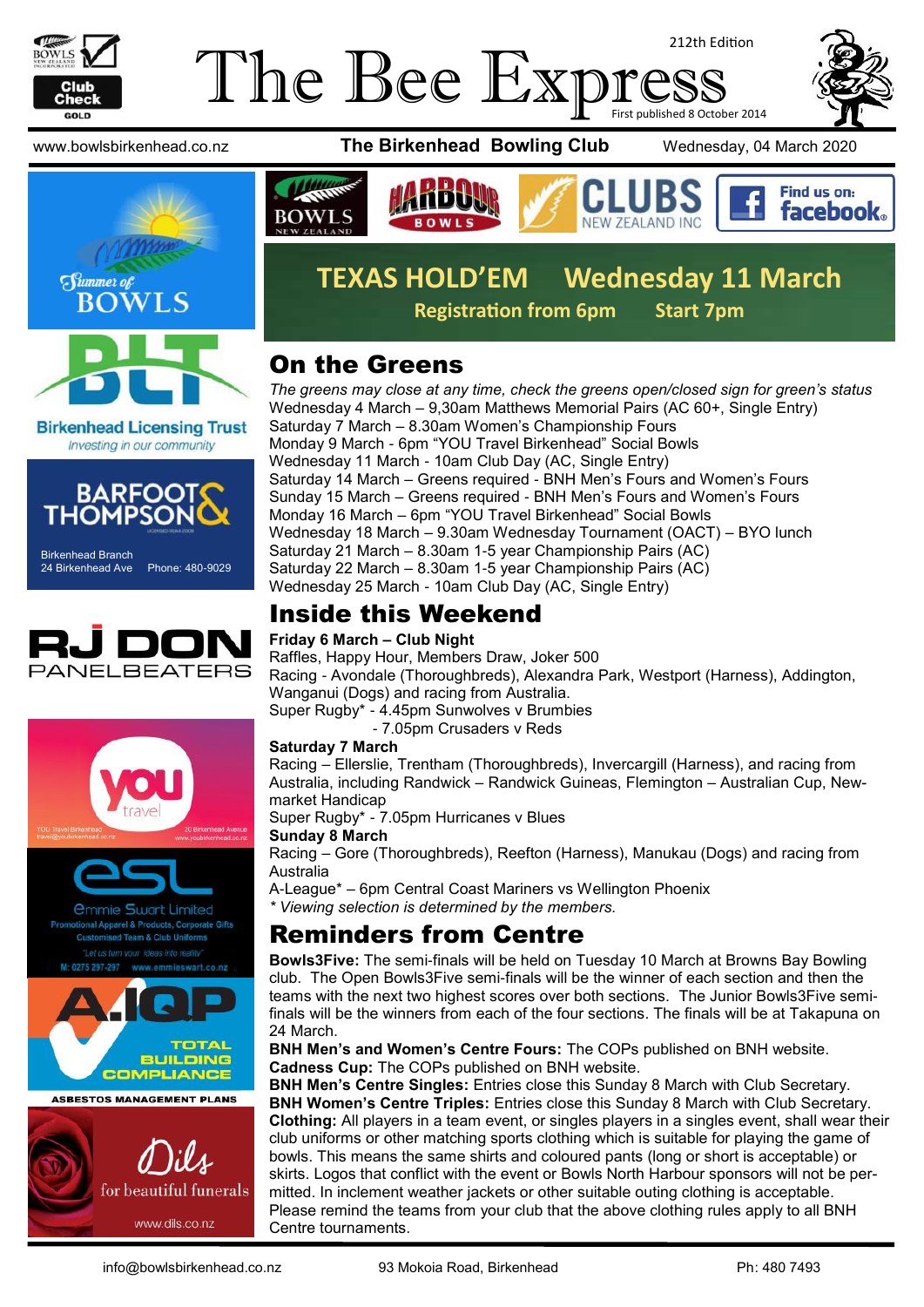





155 Wairau Road ph: 444 5756







North Shore If you purchase a Holden or Kia from







2 Rangatira Road, Birkenhea



# **Every Friday is Club Night**

**Merv "The Swerve" spins the raffles from around 4.30 onwards, Happy hour 5 - 6pm,**

**Joker 500 on sale from 4pm & drawn 6pm, Members Draw drawn between 5 - 7pm**

### Lemon Juice for Easter

Good Friday Easter (10 April) we have a ticket only function from 6.15pm. The raffles and all Friday Club Night draws will be completed by this time.

Lemon Juice will play from 7pm, we are not too sure of the bands composition at this stage as each time we have seen them the band's composition has changed, but one

thing is for certain they always do a good gig and no two gigs are ever the same. In Lemon Juice's bass player Nic Montgomery's words "So after creating this band as a bit of a joke, turns out people like the parties we throw. Sooooooo here's another one"

If you're looking for a good night out and there is not much open Good Friday, Birkenhead Bowling Club will be the place to be.

Tickets will be available next week at \$10 per person if purchased by 9 April or \$15 on the day or at the door, if not sold out prior. Non-members welcome.

Note: this function is restricted to person 18 years of age and over.

### Centre Fours HQ



Lemon Juice play Birkenhead Bowling Club Good Friday Easter 10 April , non-members welcome.

BNH Men's and Women's Centre Fours, played 14 & 15 March, the draws and Conditions of Play are now available from BNH website.

Headquarters for both events is at Birkenhead with Saturday play for the women at Browns Bay and semi-finals and final Sunday at Birkenhead. The men get to enjoy Birkenhead two days running as all six sections Saturday and the knock out on Sunday are at Birkenhead. The added bonus is the Knights vs Warriors game is on live at 5pm Saturday so the Club will be busy.

## National Interclub Sevens at Birkenhead

Not only does Birkenhead have our champion Interclub Sevens side in the 2020 National Interclub Sevens, but we will also see some of the action played on the greens at Birkenhead.

2020 National Interclub Sevens are being hosted by Auckland Bowls commencing Thursday 16 April and concluding Sunday 19 April. The hosts Auckland Bowls will be using Birkenhead's greens all day Thursday, Friday and Saturday morning.

Wednesday 15 April after the days Wednesday Triples tournament the greens will be available for visiting teams to practice.

### Seafood Tournament – Payment Due Now

The "Full House" sign has gone up on this one, with teams and players in reserve. Payment of \$200 per team is now due and Sandy is chasing it. Entry is not confirmed until entry is paid in full. Teams not paid up in full run the risk of being balloted out to let teams in reserve in. You don't want to be balloted out of this tournament.

Saturday 4 and Sunday 5 April are two days that should not be missed in your bowling calendar. Two days of Open Any Combination Fours competition, seafood morning tea and seafood lunch provided each day, over \$3,000 in seafood prizes. For the food alone this is a bowling tournament not to be missed.



### **TAB at Birkenhead Bowling Club.**

The Birkenhead Bowling Club is committed to promoting responsible gambling.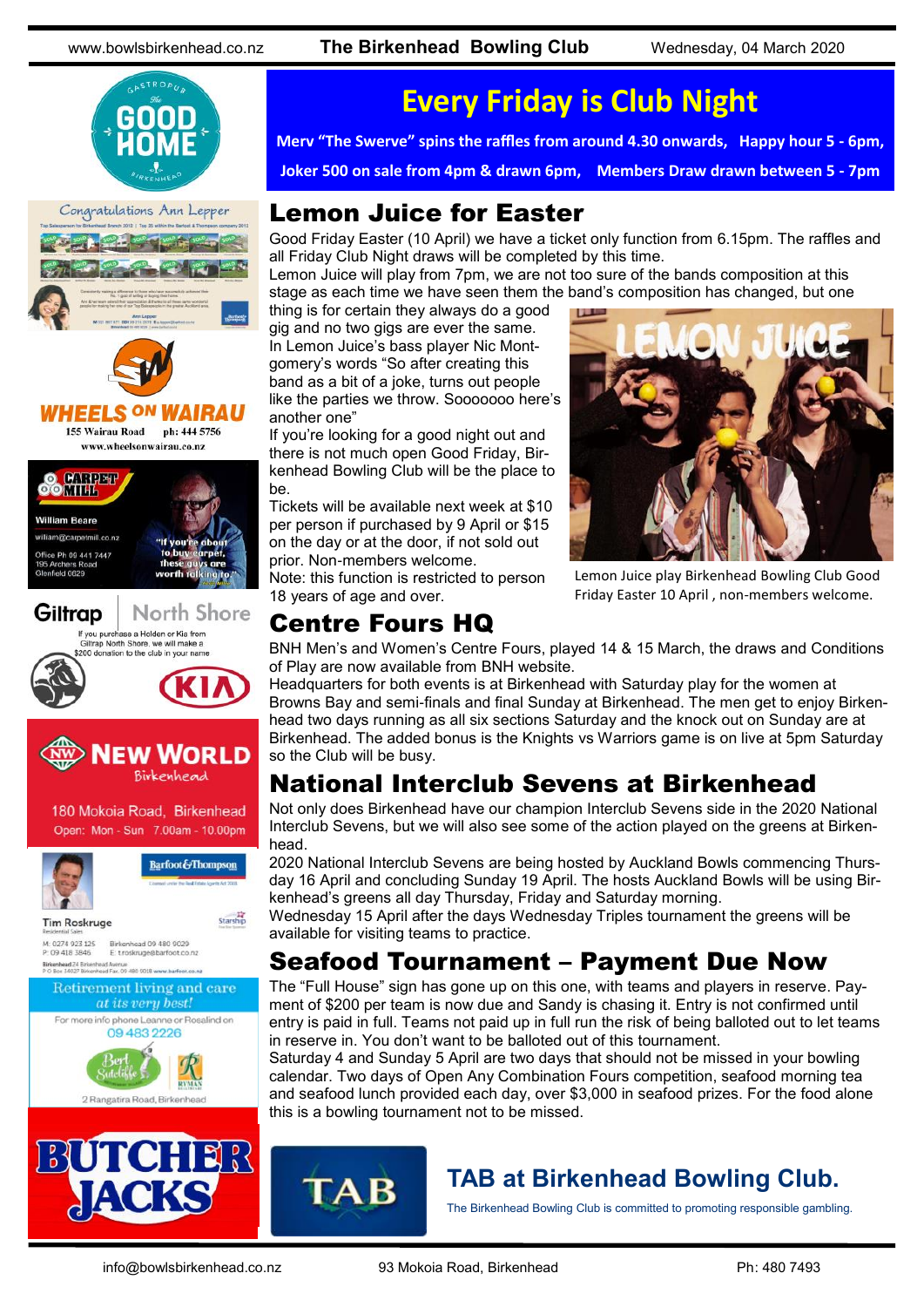www.bowlsbirkenhead.co.nz **The Birkenhead Bowling Club** Wednesday, 04 March 2020



**Birkenhead Licensing Trust** Investing in our community







P: 0800 666 767 E: admin@akaranapublishing.co.nz

## **Members Draw today - \$500 cash**

#### Last Two Spots

What was shaping up to be a full house this or next week, the Giltrap North Shore \$2,500 Easter Triples is now after two more teams after a withdrawal this week. Fancy a couple of days out on the green with a sausage sizzle Friday, morning tea and lunch both days thrown in and \$2,500 prize pool including a top prize of \$1,000 for the winning triple. Birkenhead's Easter Triples is for the astute bowler out there, one searching to a completive yet social tournament, small field limited to only 16 teams means this boutique tournament is something special.

### 1-5 Year Triples

As February drew to a close and the Club took a big breath before March rolls in, last Saturday three teams stepped out on the green in pursuit of 1-5 Year Triples glory. The 1-5 Year Triples had changed to any combination a few years back as numbers dwindle but the championship remains highly competitive.

Milika Nathan's triple, Adman Richardson, Judi Farkash, possibly could have done with recently selected 1-5 Year BNH Rep and brother Chad Nathan, who was away at the National Fours, in the team as she went down first game to the Gary Wallace skipped side with Robbie Henson and Warren Lush, by one shot (12-13). Nathan sat the bye out next round as Wallace continued the winning way with a win against John Hannan, Vaughan Henderson, Adrian Pollock (16-11). Round three and Wallace on the bye, Nathan took on Hannan, a win here and Nathan's triple would be in the final. All square after four ends (2- 2), six ends (3-3), twelve ends (9-9) and after fifteen ends of sixteen (11-11), last end and it was Hannan's triple taking one shot and the game (12-11). The shock second loss had put an end to Nathan's chance for the title with Hannan's triple to contest the final against Wallace. The final proved somewhat one sided as Wallace's team continued their crusade to the title, with Hannan raising the white flag after fourteen of the sixteen ends (18-6). The 2019-20 1-5 Year Triples title went to Lush, Henson and Wallace.

*1-5 Year Triples Bowls results at a glance:*

Round Robin:

Miklika Nathan, Adman Richardson, Judi Farkash def by Gary Wallace, Robbie Henson (13-12) John Hannan, Vaughan Henderson, Adrian Pollock def by Wallace (11-16) Hannan def Nathan (12-11) Final:

Wallace def Hannan (18-6)

### Smokin Bowls

Another busy Monday evening as we near closer to the end of YOU Travel Birkenhead Social Bowls for this summer. The coolest evening this year as the evening got underway under overcast skies. Bowls away and all going as planned the first game over with twelve winners and twelve losers. Second game almost over when the smell of smoke drifted across the green. Into the third game and the excitement levels raised as smoke started to pour from the pool changing rooms on the other side of the wall from "A" Green. As it turned out it was nothing to worry about as it being a Monday it was the Birkenhead Volunteer Fire Brigade's weekly training evening and the exercise of the night was BA training entering a smoke filled environment. With the school not burning down before their eyes, play continued in search of the evening's winners.

This is YOU Travel Social Bowls and teams that collect a prize one week cannot collect a prize the following week. This was the case with the Orchards and Bad Boys as they had been first and second respectively the previous week, so the pay-out stretched down to fifth place last Monday.

*YOU Travel Birkenhead Social Bowls results at a glance (02/03/20):*

- 1 st Bad Boys Darrell, Bill, John (3 wins, 14 ends, 27 shots for) *second previous week* 2 nd - Orchards – David, Helen, Dennis (3 wins, 11 ends, 25 shots for) – *first previous week*
- 3<sup>rd</sup> YOU Travel Caroline Merv, Mary (3 wins, 10 ends, 16 shots for)
- 4<sup>th</sup> 5 Eyes Glenn, Michael, Dougie (3 wins, 9 ends, 23 shots for)
- 5<sup>th</sup> Bowling Stones Ian, Heather, Kaye (2 wins, 9 ends, 26 shots for)

Consolation: - Barfoots – Shelly, Tayla, Nathan (Last game, win, 5 ends, 5 shots for)

### YOU Travel Birkenhead Social Bowls 6pm Monday 6 March